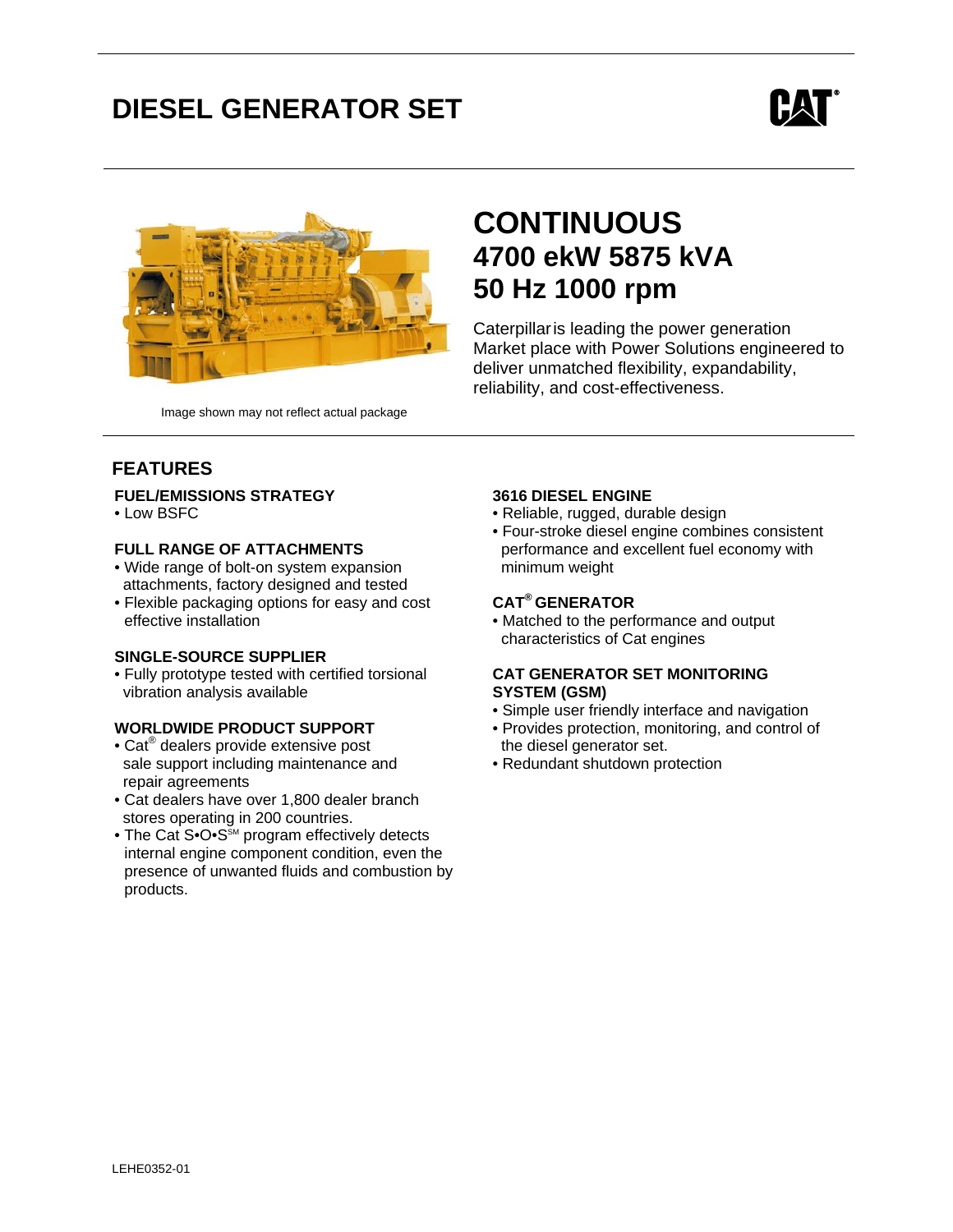# **CONTINUOUS 4700 ekW 5875 kVA**



# **FACTORY INSTALLED STANDARD & OPTIONAL EQUIPMENT**

| <b>System</b>          | Standard                                                                                                                                                                                                                                                                                                                                                       | Optional                                                                                                                                                       |
|------------------------|----------------------------------------------------------------------------------------------------------------------------------------------------------------------------------------------------------------------------------------------------------------------------------------------------------------------------------------------------------------|----------------------------------------------------------------------------------------------------------------------------------------------------------------|
| Air Inlet              | • Aftercooler, fresh water, corrosion resistant coated<br>(air side)<br>• Air inlet shutoff<br>• Air Cleaner<br>· Breather, crankcase, top-mounted<br>· Turbocharger, engine oil lubricated                                                                                                                                                                    | Soot Filter<br>[ ] Air cleaner Louver Assembly<br>J Vertical Support Bracket<br>[ ] Heavy Duty Air Cleaner<br>[ ] Air Inlet Adapter<br>[ ] Boost Control Valve |
| Cooling                | • Engine coolant water drains<br>• Front Mounted Turbos<br>• Three-bundle oil cooler.<br>• Water Temperature Regulator<br>• Jacket Water Thermostats                                                                                                                                                                                                           | [ ] Heat Exchanger for single circuit<br>[ ] Heating Aids<br>[ ] Cooling System Aids<br>[ ] Auxiliary Water Pump<br>[ ] Expansion Tank                         |
| Exhaust                | • 457 mm (18 in) Cat bolt pattern<br>· Dry, gas tight, exhaust manifold<br>• Includes adapter, flexible exhaust fitting                                                                                                                                                                                                                                        | [ ] Flexible Exhaust Fittings<br>[ ] Weld Flange and Related Hardware                                                                                          |
| Fuel                   | • Simplex or Duplex                                                                                                                                                                                                                                                                                                                                            | [ ] Fuel Priming Pump<br>[ ] Duplex Primary Fuel Strainer<br>[ ] Fuel System Connections                                                                       |
| Generator              | • Custom Generator Per Generator Data Sheet<br><b>Completed by Dealer</b>                                                                                                                                                                                                                                                                                      | [ ] 3 Phase, six leads, WYE<br>[ ] Class F insulation<br>[ ] Bus bar connections<br>[ ] Winding temperature detectors<br>[ ] Anti-condensation space heaters   |
| Governor               | • UG Actuator                                                                                                                                                                                                                                                                                                                                                  | [ ] Electronic/ Actuators<br>[ ] Digital Programmers<br>[ ] Battery Backup/Power Supply<br>$\lceil$ 1230 UA<br>[ 1723 Plus<br>[ ] EGB Actuator                 |
| Lube                   | • Centrifugal oil filters with single shutoff<br>· Service side engine mounted on cylinder block<br>inspection covers<br>. Wet oil sump. Includes engine-driven main lubrication<br>pump, installed oil lines, engine-driven oil pump and<br>oil pan.<br>• Oil filler and dipstick<br>· Valve, oil pressure regulating<br>· Valves, crankcase explosion relief | Oil Pan Drain valve<br>Γl<br>[ ] Lube ANSI adapter (Emergency Connection)                                                                                      |
| Mounting               | • Damper, torsional vibration<br>• Engine and Generator Mounting                                                                                                                                                                                                                                                                                               | [] Isolator<br>Spring type vibration isolator<br>[ ] Vertically Restrained<br>[ ] Non-vertically Restrained                                                    |
| Starting /<br>Charging | • Vane type air starter<br>. Two motors, engine mounted at rear, on left side<br>· Includes air silencer<br>• Line Group for Single Point Custom Connection                                                                                                                                                                                                    | <b>Pressure Reducing Valve</b><br>Compressed Air Flex Hose<br>Turbine Type Air Starters<br><b>Redundant Air Starters</b>                                       |
| General                | · Paint, Caterpillar yellow<br>· Pumps, gear driven: fuel, oil, jacket water,<br>aftercooler/oil cooler water                                                                                                                                                                                                                                                  | [ ] Custom Paint Colors                                                                                                                                        |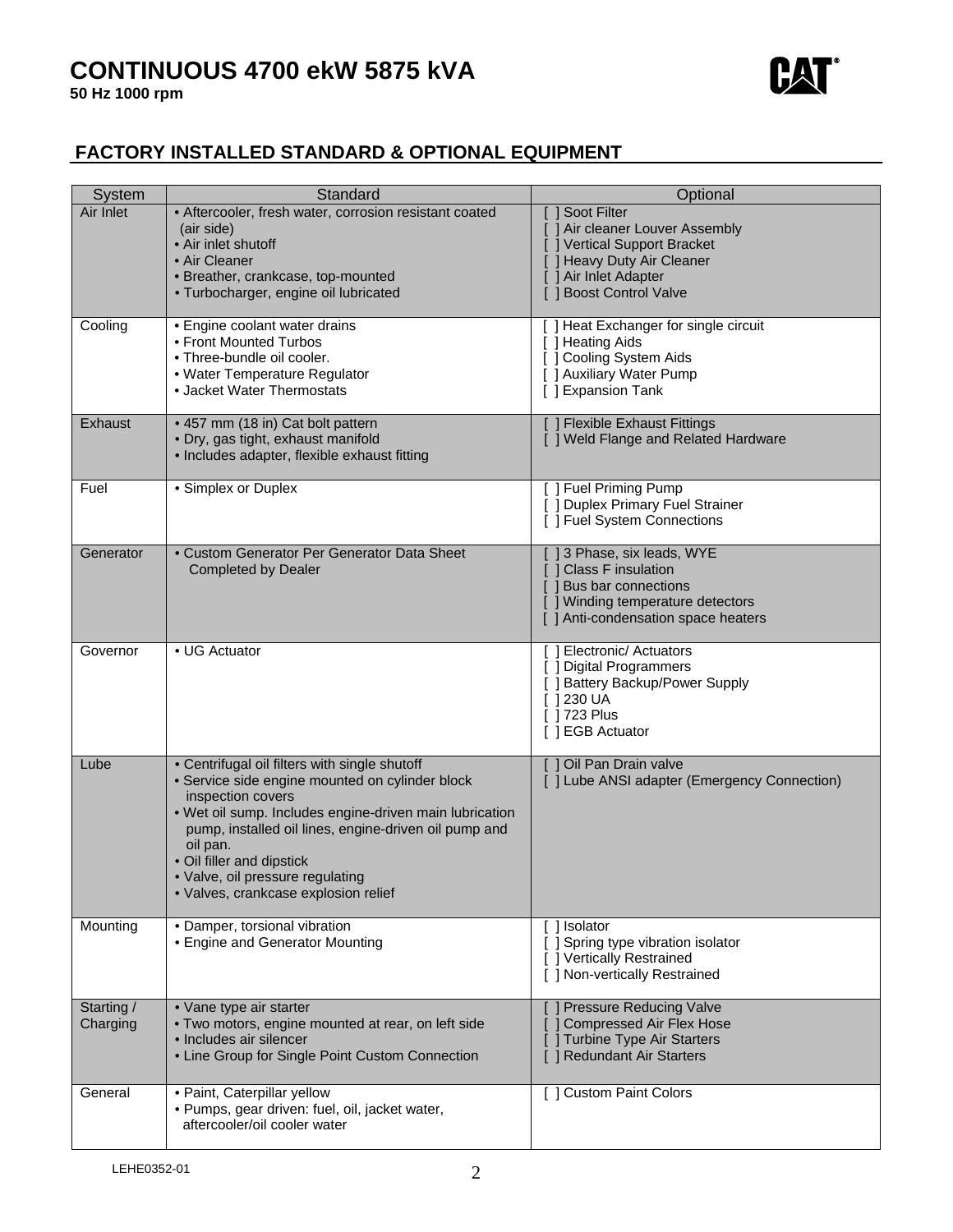



## **SPECIFICATIONS**

#### **CAT GENERATOR**

| Number of bearings Two Bearing              |                   |
|---------------------------------------------|-------------------|
| Insulation Normal Class F or H              |                   |
|                                             |                   |
| Over speed capability - % of rated125%      |                   |
|                                             |                   |
| Voltage regulator 3 phase sensing with load | adjustable module |

#### **CAT DIESEL ENGINE**

3616, V-16, 4 stroke, water-cooled diesel

| Displacement per cylinder18.5L (1127 in <sup>3</sup> ) |  |
|--------------------------------------------------------|--|
| Total Displacement296L (18,032 in <sup>3</sup> )       |  |
|                                                        |  |
|                                                        |  |
| Fuel systemDirect Unit Injection                       |  |

#### **Generator Set Monitoring System (GMS)**

Features:

- 10 inch (254 mm) color monitor to display all engine parameters and alarm annunciation
- Annunciation of all engine shutdowns, alarms, and status points
- Start/prelube control switch, fuel control switch and emergency stop buttons
- Speed control switch with automatic changing to ball head control when a governor failure occurs, if ball head control is available. Contacts are available for customer use.
- Selection of local/remote control of engine
- Selection of idle/rated control of engine.
- Equipped for remote communication
- Four 4-20mA outputs (programmable)
- Relay contract signals to the remote monitoring system (summary shutdown, summary alarm, local operation/remote, engine running, PLC failure, fuel control and idle/rated).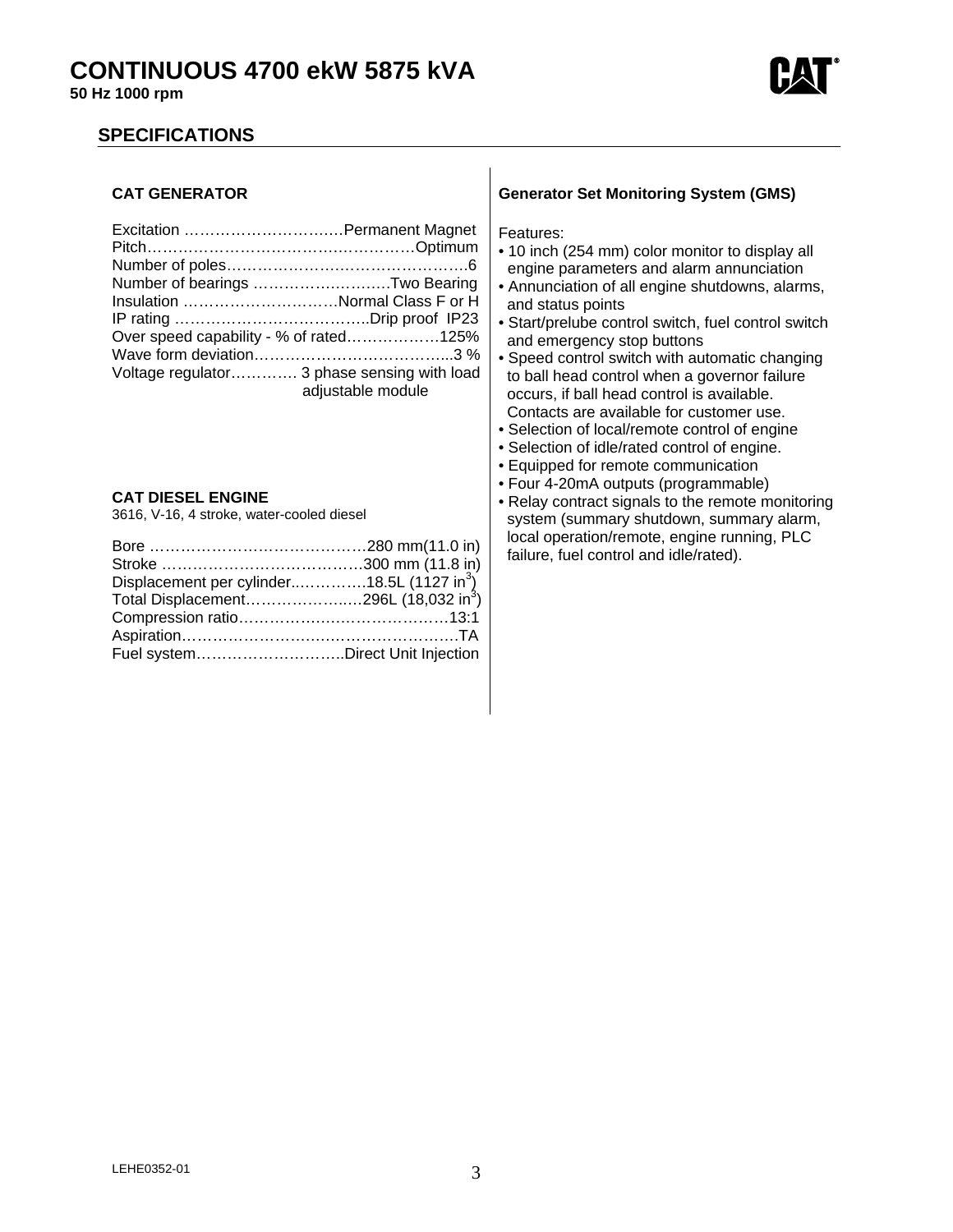# **CONTINUOUS 4700 ekW 5875 kVA**

**50 Hz 1000 rpm** 



# **TECHNICAL DATA**

| Open Generator Set - 1000 rpm/50 Hz                                                                                                                                                                                                                                                                                                                                                                                                                                 | <b>NOTES</b>                                       | <b>CONTINUOUS</b><br>DM5413-06                                                                                                                                                                         |
|---------------------------------------------------------------------------------------------------------------------------------------------------------------------------------------------------------------------------------------------------------------------------------------------------------------------------------------------------------------------------------------------------------------------------------------------------------------------|----------------------------------------------------|--------------------------------------------------------------------------------------------------------------------------------------------------------------------------------------------------------|
| <b>RATING</b><br><b>Engine Power</b><br><b>Generator Power</b><br>Engine efficiency (ISO 3046/1)<br>Engine efficiency (nominal)                                                                                                                                                                                                                                                                                                                                     | (2)<br>(2)<br>(1)<br>(1)                           | 4920 bkW<br>4700 ekW<br>43.6%<br>42.3%                                                                                                                                                                 |
| <b>ENGINE DATA</b><br>Fuel Consumption (ISO3046/1)<br><b>Fuel Consumption (nominal)</b><br>Fuel Consumption (90% confidence)<br>Air Flow (@ 25°C, 101.3 kPaa)<br><b>Air Mass Flow</b><br><b>Compressor Outlet Pressure</b><br><b>Compressor Outlet Temperature</b><br><b>Inlet manifold Pressure</b><br><b>Inlet Manifold Temperature</b><br>Timing<br><b>Exhaust Stack Temperature</b><br>Exhaust Gas Flow (@stack temp, 101.3kPa)<br><b>Exhaust Gas Mass Flow</b> | (1)<br>(1)<br>(1)<br>(10)                          | 193.7 g/bkw-hr<br>197.5 g/bkw-hr<br>199.8 g/bkw-hr<br>467.6 m3/min<br>31298 kg/hr<br>227.5 kPa(abs)<br>170.2 °C<br>225.4 kPa(abs)<br>58.5 °C<br>16.5 °BTDC<br>420.5 °C<br>1056.4 m3/min<br>32277 kg/hr |
| <b>ENERGY BALANCE DATA (nominal)</b><br>Fuel Input Energy (LHV)<br>Heat Rej. To jacket water<br>Heat Rej. To atmosphere<br>Heat Rej. To oil cooler<br>Heat Rej. To EXH. (LHV to 25°C)<br>Heat Rej. To EXH. (LHV to 177°C)<br>Heat Rej. To aftercooler                                                                                                                                                                                                               | (1)<br>(4)<br>(5)<br>(6)<br>(4)<br>(4)<br>(7), (8) | 11634 KW<br>1005 KW<br>233 KW<br>545 KW<br>3820 KW<br>2384 KW<br>970 KW                                                                                                                                |
| <b>EMISSIONS</b><br>$NOx$ (as NO)<br>CO<br>THC (molecular weight of 13.018)<br><b>Particulates</b>                                                                                                                                                                                                                                                                                                                                                                  | (9)<br>(3)<br>(3)<br>(9)                           | 14.09 g/bkW-hr<br>0.64 g/bkW-hr<br>0.90 g/bkW-hr<br>0.13 g/bkW-hr                                                                                                                                      |

#### **CONDITIONS AND DEFINITIONS**

ENGINE RATING OBTAINED AND PRESENTED IN ACCORDANCE WITH ISO 3046/1 AND SAE J1995 JAN90 STANDARD REFERENCE **CONDITIONS** 

OF 25°C, 100 KPA, 30% RELATIVE HUMIDITY AND 150M ALTITUDE AT THE STATED AFTERCOOLER WATER TEMPERATURE.

CONSULT ALTITUDE CURVES FOR APPLICATIONS ABOVE MAXIMUM RATED ALTITUDE AND/OR TEMPERATURE. PERFORMANCE AND FUEL CONSUMPTION ARE BASED ON 35 API, 16°C FUEL HAVING A LOWER HEATING VALUE OF 42.780 KJ/KG USED AT 29°C WITH A DENSITY OF 838.9 G/LITER.

**NOTES** 

1) FUEL CONSUMPTION TOLERANCE. ISO 3046/1 IS 0, + 5% OF FULL LOAD DATA. NOMINAL IS ± 3 % OF FULL LOAD DATA.

2) ENGINE POWER TOLERANCE IS ± 3 % OF FULL LOAD DATA.

3) EMISSION DATA SHOWN ARE NOT TO EXCEED VALUES.

4) HEAT REJECTION TO JACKET AND EXHAUST TOLERANCE IS ± 10% OF FULL LOAD DATA. (heat rate based on treated water)

5) HEAT REJECTION TO ATMOSPHERE TOLERANCE IS ±50% OF FULL LOAD DATA. (heat rate based on treated water) 6) HEAT REJECTION TO LUBE OIL TOLERANCE IS ± 20% OF FULL LOAD DATA. (heat rate based on treated water)

7) HEAT REJECTION TO AFTERCOOLER TOLERANCE IS ± 5% OF FULL LOAD DATA. (heat rate based on treated water)

8) TOTAL AFTERCOOLER HEAT = AFTERCOOLER HEAT x ACHRF (heat rate based on treated water)

9) EMISSION DATA SHOWN ARE DRY AND NOMINAL VALUES.

10) TIMING BASED ON AFM INJECTORS.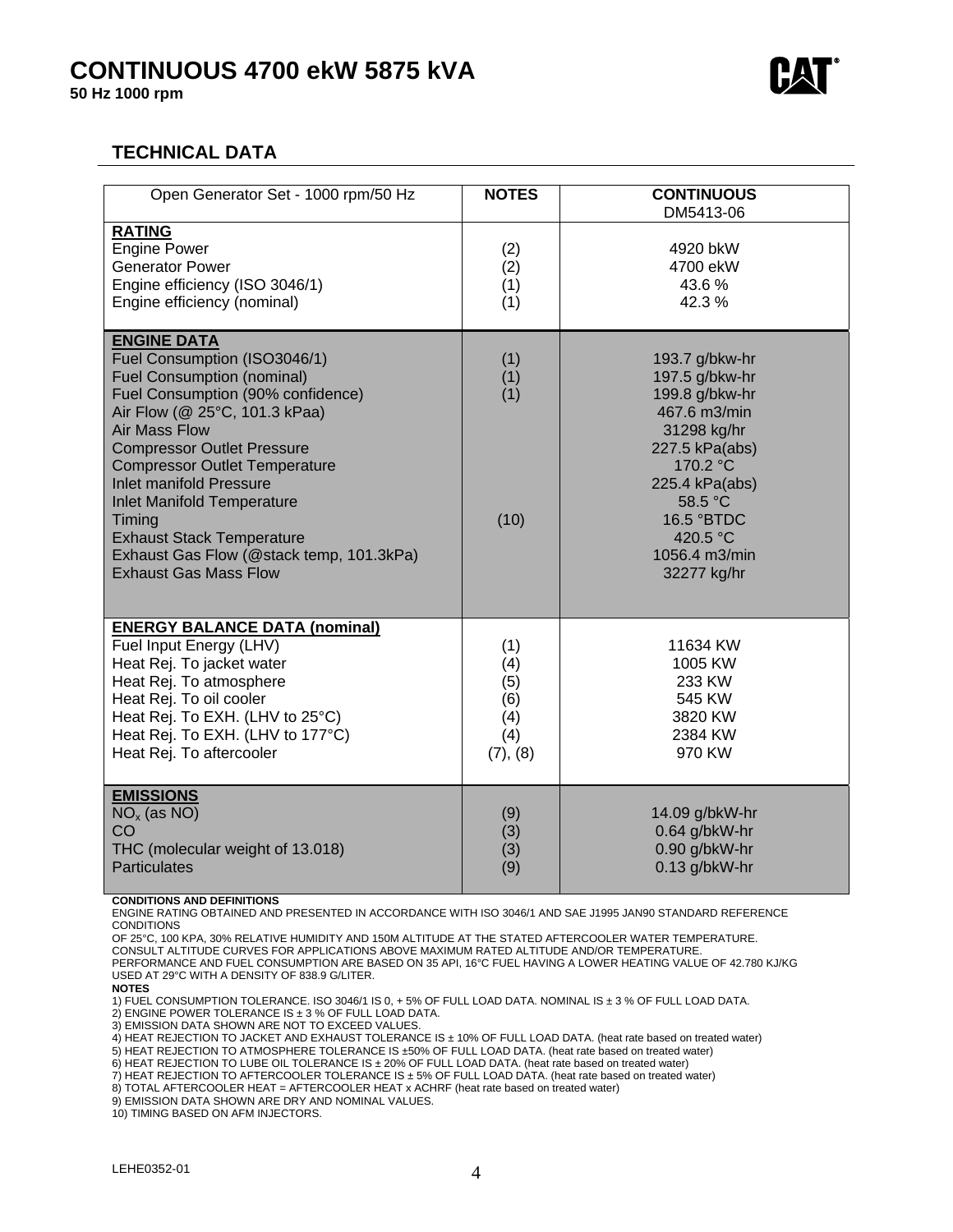# **CONTINUOUS 4700 ekW 5875 kVA**

**50 Hz 1000 rpm** 



# **RATING DEFINITIONS AND CONDITIONS**

#### **Meets or Exceeds International Specifications:** · AS1359, CSA, IEC60034-1, ISO3046, ISO8528, NEMA MG 1-22, NEMA MG 1-33, UL508A, 72/23/EEC, 98/37/EC, 2004/108/EC **Continuous** – The continuous power rating is applicable for supplying power indefinitely with no reduction in load. A Continuous power installation shuts down only for routine maintenance and scheduled overhauls. Average Power Output: 70-100%/ Continuous power rating Load: Non-Varying. Typical Hours/Year: Unlimited Typical Peak Demand: 100% of Continuous rated ekW for 100% of the operating hours. **Ratings** are based on SAE J1349 standard conditions. These ratings also apply at ISO3046 standard conditions **Fuel Rates** are based on fuel oil of 35º API [16º C (60º F)] gravity having an LHV of 42 780 kJ/kg (18,390 Btu/lb) when used at 29º C (85º F) and weighing 838.9 g/liter (7.001 lbs/U.S. gal.). Additional ratings may be available for specific customer requirements, contact your Caterpillar representative for details. For information regarding Low Sulfur fuel and Biodiesel capability, please consult your Cat dealer.